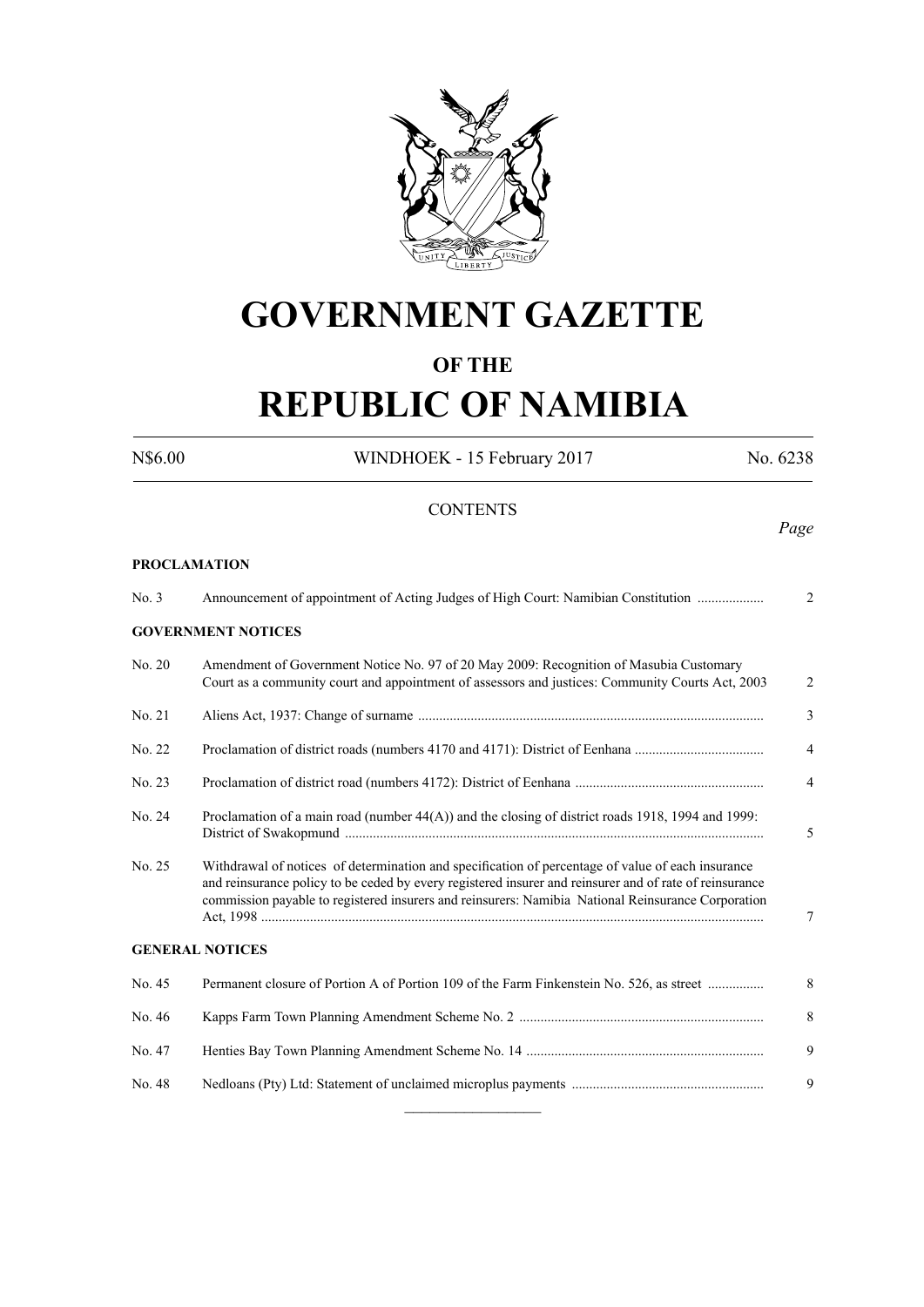# by the

#### **PRESIDENT OF THE REPUBLIC OF NAMIBIA**

No. 3 2017

#### ANNOUNCEMENT OF APPOINTMENT OF ACTING JUDGES OF HIGH COURT: NAMIBIAN CONSTITUTION

In terms of Sub-Article (8) of Article 32 of the Namibian Constitution, I announce that I have, under Sub-Article (4)(a)(aa) of that Article read with Article 82(3) of that Constitution on the recommendation of the Judicial Service Commission, appointed the persons whose names appear in Column 1 of the Table as Acting Judges of the High Court of Namibia for the period indicated directly opposite their names in Column 2.

#### TABLE

| -Column 1    | Column 2                                |
|--------------|-----------------------------------------|
| Mr E. Unengu | 31 December 2016 until 31 December 2017 |
| Mr B. Usiku  | 31 December 2016 until 31 March 2017    |
| Mr P. Miller | 31 December 2016 until 31 March 2017    |
| Mr C. Parker | 31 December 2016 until 31 March 2017    |

Given under my Hand and the Seal of the Republic of Namibia at Windhoek, this 18th day of January, Two Thousand and Seventeen.

#### **Hage G. Geingob President BY ORDER OF THE PRESIDENT**

# **Government Notices**

 $\frac{1}{2}$ 

# **MINISTRY OF JUSTICE**

No. 20 2017

#### AMENNDMENT OF GOVERNMENT NOTICE NO. 97 OF 20 MAY 2009: RECOGNITION OF MASUBIA CUSTOMARY COURT AS A COMMUNITY COURT AND APPOINTMENT OF ASSESSORS AND JUSTICES: COMMUNITY COURTS ACT, 2003

In terms of section 7(3) read with section 8(1) of the Community Courts Act, 2003 (Act No. 10 of 2003), I amend Government Notice. 97 of 20 May 2009, as set out in the Schedule.

**A. KAWANA MINISTER OF JUSTICE** Windhoek, 19 December 2016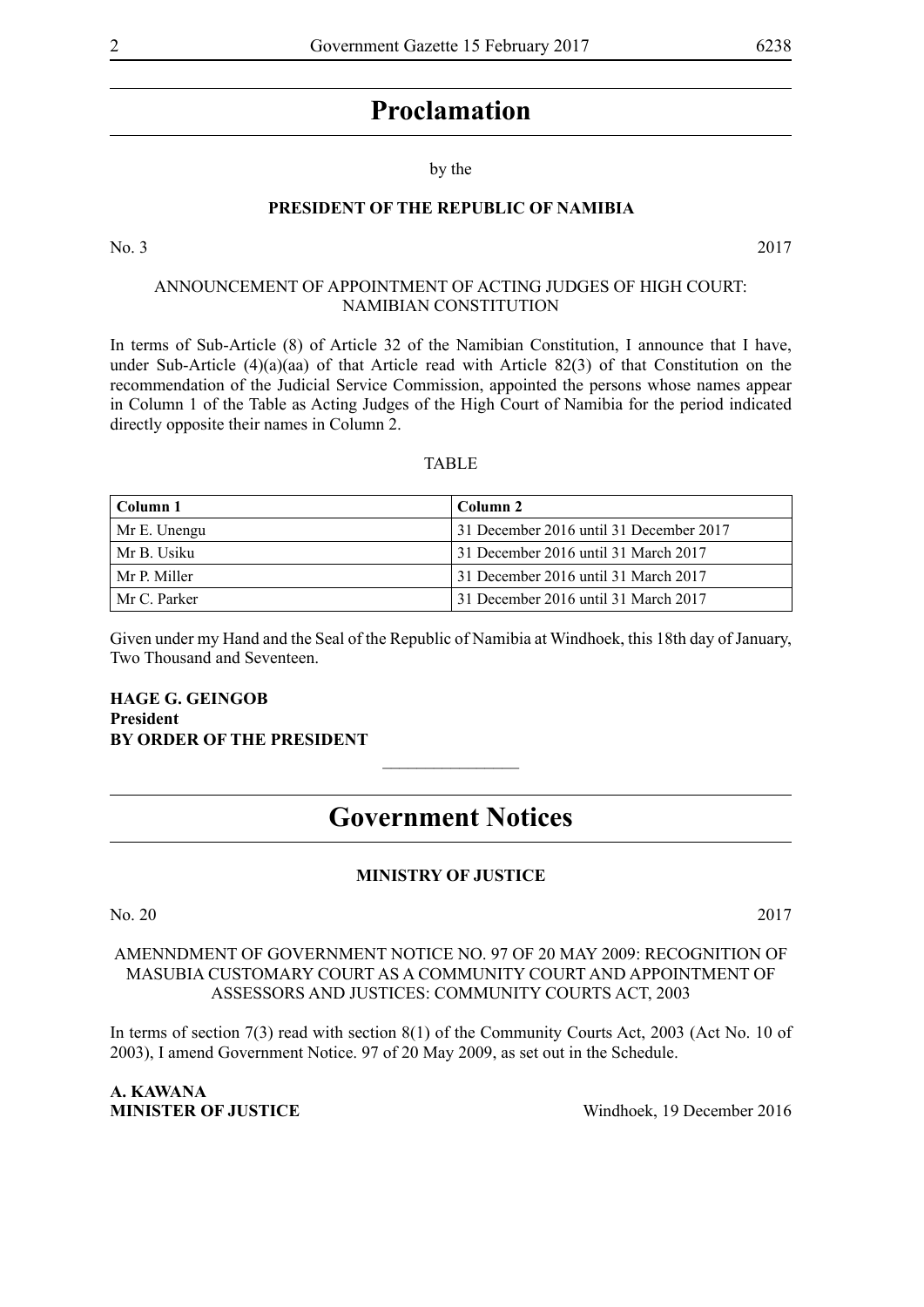## **SCHEDULE**

The Schedule to Government Notice No. 97 of 20 May 2009 is amended by -

- (a) the deletion of the name Albert Matengu Mahutu from Part III of the Schedule; and
- (b) the addition of the name Flex Matengu Malumo to Part III of the Schedule.

#### **MINISTRY OF HOME AFFAIRS AND IMMIGRATION**

 $\overline{\phantom{a}}$  , where  $\overline{\phantom{a}}$ 

No. 21 2017

# ALIENS ACT, 1937: CHANGE OF SURNAME

In terms of section 9(1) of the Aliens Act, 1937 (Act No. l of 1937), it is hereby made known that the Minister of Home Affairs and Immigration has under the said section authorised each person whose name and residential address appear in column 1 of the schedule hereto assume the surname mentioned in column 2 of the schedule opposite his or her name in column 1.

# **SCHEDULE**

| <b>SURNAME</b> | <b>NAME</b> (S)           | <b>RESIDENTIAL ADDRESS</b>                                | <b>SURNAME</b> |
|----------------|---------------------------|-----------------------------------------------------------|----------------|
| Teodor         | Paulus                    | Kuisebmund Walvis Bay                                     | Amadhila       |
| Tijajo         | Simon                     | Erf 32 Satan Street, Tsumeb                               | Subeb          |
| Kondja         | Medusalem<br>Kulipikuwa   | Erf 133 Omuvapo Street, One Nation,<br>Windhoek           | Shaangwa       |
| Shimbashike    | Loide                     | Oshitayi, Ondangwa                                        | Festus         |
| Shapaka        | Jonas Taapopi             | Uutota, Okahao                                            | Iileka         |
| Mate           | Helena Mathe              | Mukena Village Rundu                                      | Mushonga       |
| Aluvivo        | Wilhelmina                | Erf 2169, Okuryangava, Windhoek                           | Albin          |
| Dapona         | Naemi                     | Onembaba, Okalongo                                        | Kahupi         |
| Nduuviteko     | Helena<br>Nduuviteko      | Erf 265, G/S, Havana, Outapi Street,<br>Windhoek          | Nehale         |
| Hanyangha      | Lina Hanyangha            | Omuntwe-wondjamba, Ohangwena Region                       | Nghamwavali    |
| Salomo         | Joolokeni                 | Erf 530 Build Together Location, Luderitz                 | Nghipunduka    |
| Kahengombe     | Fabiola Ketoveni          | Erf 61, Gemini Street, Dorado Park,                       | Katjaita       |
| Timoteus       | <b>Teofilus Lotto</b>     | Okahwa, Kamayau                                           | Iindongo       |
| Abraham        | Linus                     | Oningilamo, Ogongo, Uukwambi                              | Shikongo       |
| Nembwaya       | Emilia                    | Okalondo, Onayena                                         | Fillemon       |
| Vaino          | Johanna                   | 24 Omulunga Street, Hakahana, Katutura                    | Ndjekela       |
| Kambwale       | Lusia Ndinelao            | Epyaliwa, Ombalantu                                       | Naundjomba     |
| Lukas          | Junias                    | Ondangwa, Uukwambi                                        | Shigwedha      |
| Shavuka        | Foibe Saara               | Olulongo, Oshana Region                                   | Nepembe        |
| David          | Anna Ndinelago            | 15,<br>Erf<br>Ongwediva<br>Street,<br>Havana,<br>Windhoek | Andreas        |
| Frans          | Lavinia                   | Okongo Village                                            | Nghede         |
| Fiyoalus       | Sebulon<br>Fiyoalushe     | Ongha Village                                             | Kaviyu         |
| Nambinga       | Laili                     | Oshakati East, Pohamba Location                           | Erastus        |
| Sageus         | Hendrina<br>Mwapotelandje | Erf 589, Outapi Street, Havana                            | Lamek          |
| Nekundi        | Rosalia                   | Omakolombongo, Okaku                                      | Nangolo        |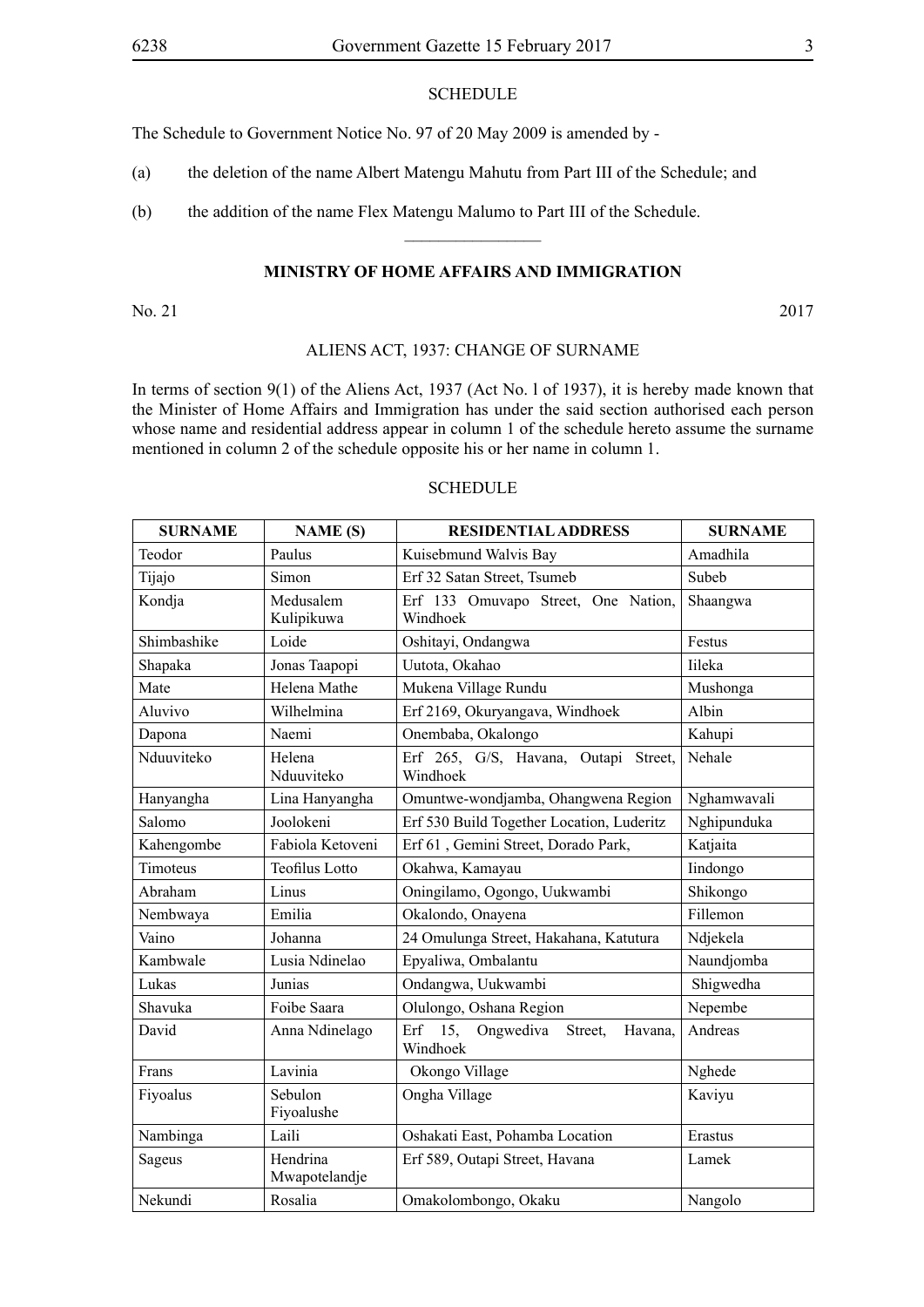| Kapanga    | Ester     | <b>Onetemba</b>                              | Jacob    |
|------------|-----------|----------------------------------------------|----------|
| Ruzenda    | Ruzenda   | Kamis Farm, Hardap Region                    | Vihemba  |
| Tuyoleni   | Justine   | Onambendi                                    | Frans    |
| Ndapandula |           | Beata Ndapandula   Erf 458, Havana, Windhoek | Nangombe |
| Shejavali  | Elizabeth | Okaandi ,Uukwaluudhi                         | Kalimbo  |

#### **MINISTRY OF WORKS AND TRANSPORT**

 $\overline{\phantom{a}}$  , where  $\overline{\phantom{a}}$ 

No. 22 2017

#### PROCLAMATION OF DISTRICT ROADS (NUMBERS 4170 AND 4171): DISTRICT OF EENHANA

It is hereby made known -

- (a) in terms of section 22(2) of the Roads Ordinance, 1972 (Ordinance 17 of 1972), that the Minister has, in the district of Eenhana under section 22(1)(b) of the said Ordinance declared the roads described in Schedules I and II and shown on sketch-map P2362 by the symbols A-B and C-D-E-F, to be proclaimed roads.
- (b) in terms of section 23(3) of the said Ordinance that the Minister has under section  $23(1)$ (c) of the said Ordinance declared the roads referred to in paragraph (a) to be district roads (numbers 4170 and 4171).

The said sketch-map shall at all times lie open to inspection at the office of the Roads Authority, Windhoek, during normal office hours.

### **SCHEDULE I**

From a point (A on sketch-map P2362) at the junction with district road 3666 at the place known as Onandova generally eastwards via the places Ohaukele and Omakongo to a point (B on sketch-map P2362) at the junction with main road 121 at the place known as Onambutu.

#### **SCHEDULE II**

From a point (C on sketch-map P2362) at the junction with district road 3665 at the place known as Efululula generally south-south-westwards and more and more west-south-westwards to a point (D on sketch-map P2362); thence generally westwards to a point to a point (E on sketch-map P2362) at the junction with main road 120 at the place known as Ohaukelo; thence generally westwards via the place known as Omakondo to a point (F on sketch-map P2362) at the junction with district road 3609 at the place known as Ombalala.

#### **MINISTRY OF WORKS AND TRANSPORT**

 $\overline{\phantom{a}}$  , where  $\overline{\phantom{a}}$ 

No. 23 2017

#### PROCLAMATION OF A DISTRICT ROAD (NUMBER 4172): DISTRICT OF EENHANA

It is hereby made known -

(a) in terms of section 22(2) of the Roads Ordinance, 1972 (Ordinance 17 of 1972), that the Minister has, in the district of Eenhana under section 22(1)(b) of the said Ordinance declared the road described in the Schedule and shown on sketch-map P2363 by the symbols A-B-C, to be a proclaimed road.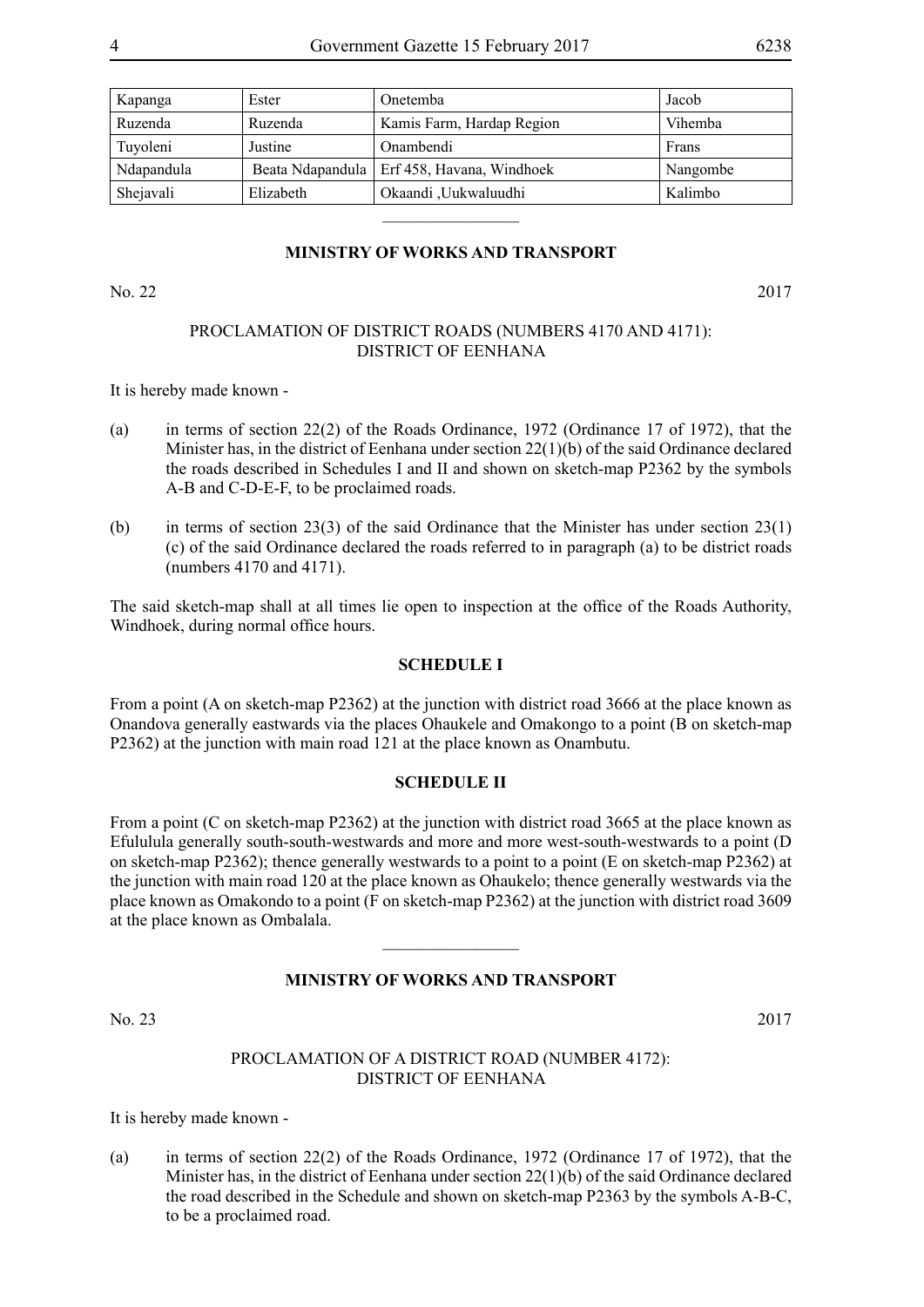(b) in terms of section 23(3) of the said Ordinance that the Minister has under section 23(1)(c) of the said Ordinance declared the road referred to in paragraph (a) to be a district road (number 4172).

The said sketch-map shall at all times lie open to inspection at the office of the Roads Authority, Windhoek, during normal office hours.

#### **SCHEDULE**

From a point (A on sketch-map P2363) at the junction with district road 3602 at the place known as Epembe generally eastwards to a point (B on sketch-map P2363) at the place known as Omuhongo.  $\overline{\phantom{a}}$  , where  $\overline{\phantom{a}}$ 

# **MINISTRY OF WORKS AND TRANSPORT**

No. 24 2017

#### PROCLAMATION OF A MAIN ROAD (NUMBER 44(A)) AND THE CLOSING OF DISTRICT ROADS 1918, 1994 AND 1999: DISTRICT OF SWAKOPMUND

It is hereby made known that -

- (a) in terms of section 22(2) of the Roads Ordinance, 1972 (Ordinance 17 of 1972), the Minister has, in the district of Swakopmund:
	- (i) under section 22(1)(b) of the said Ordinance declared the road as described in Schedule I, shown by co-ordinates in Schedule II and indicated on sketch-map P2366 by the symbols A-B-C-D-E to be proclaimed road; and
	- (ii) under section 22(1)(c) of the said Ordinance declared district roads 1918, 1994 and 1999 be closed as described in Schedules III, IV and V and shown on sketch-map P2366 by the symbols F-G, H-I and I-J respectively closed.
- (b) in terms of section 23(3) of the said Ordinance the Minister has under section 23(1)(b) of the said Ordinance the road described in paragraph  $(a)(i)$  above be declared a main road (number  $44(a)$ ).

The said sketch-map shall at all times lie open to inspection at the office of the Roads Authority, Windhoek, during normal office hours.

#### **SCHEDULE I**

From a point (A on sketch-map P2366) at the junction with main road 44 on the farm Henties Bay Town Lands generally northwards and more and more north-north-eastwards across the said farm to a point (B on sketch-map P2366) on the said farm; thence generally north-northwestwards across the said farm to a point  $(C \text{ on sketch-map } P2366)$  at the junction with main road 43 on the said farm; thence generally north-westwards and more and more westwards across the said farm to a point (D on sketch-map P2366) on the said farm; thence generally northwestwards across the said farm to a point (E on sketch-map P2366) at the junction with main road 44 on the said farm.

#### **SCHEDULE II**

The co-ordinates measured in metres according to the LO 22/15 system which indicate the road reserve boundaries of main road 44(a) are set out hereunder and shown on sketch-map P2366.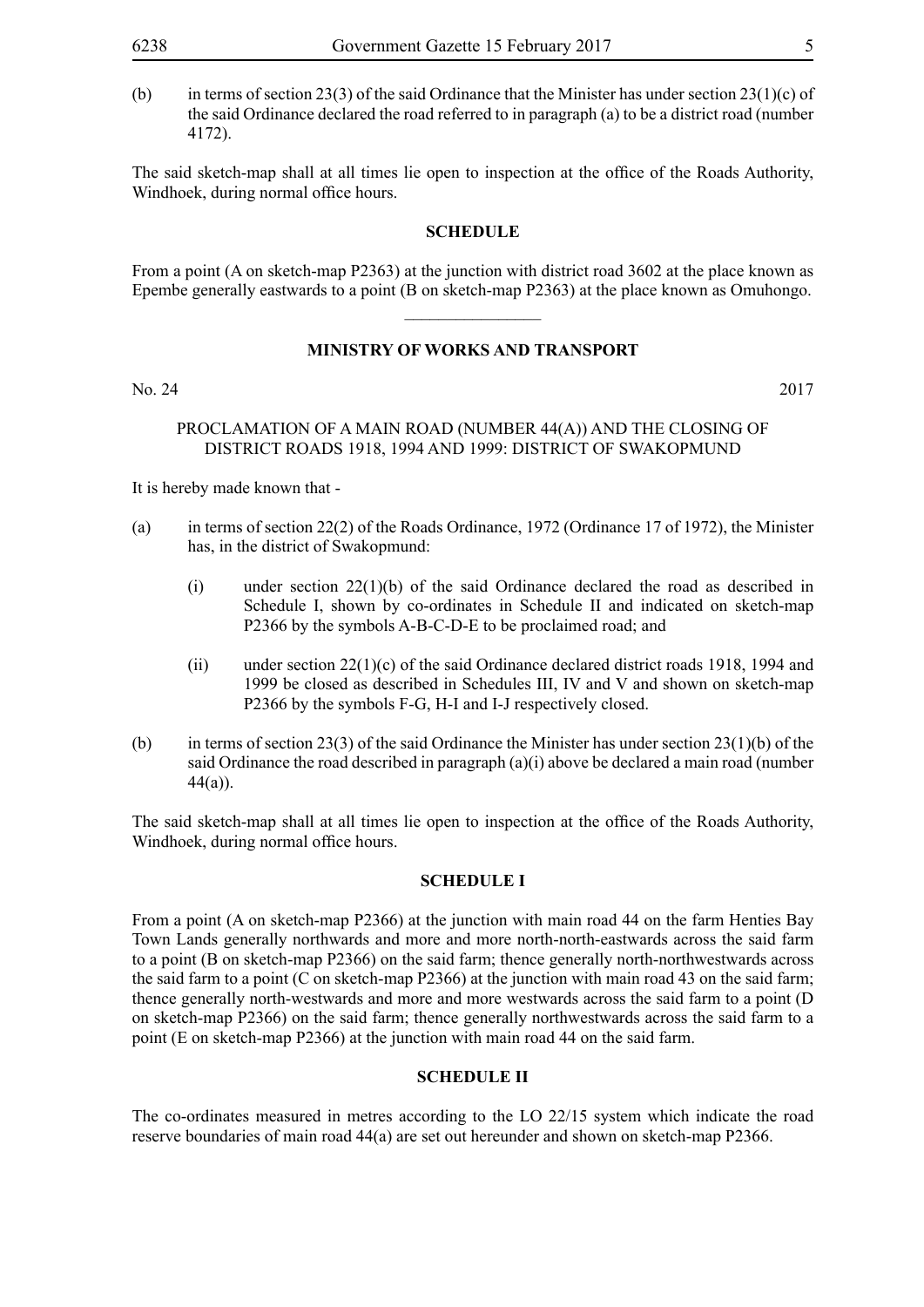| ID             | X         | Y         | ID              | X         | $\mathbf Y$ |
|----------------|-----------|-----------|-----------------|-----------|-------------|
| L1             | 19846.223 | 70364.94  | R1              | 19825.184 | 70308.75    |
| L2             | 19749.763 | 70397.659 | R <sub>2</sub>  | 19732.274 | 70340.264   |
| L <sub>3</sub> | 19651.447 | 70424.289 | R <sub>3</sub>  | 19637.578 | 70365.914   |
| L4             | 19551.66  | 70444.726 | R <sub>4</sub>  | 19541.464 | 70385.599   |
| L <sub>5</sub> | 19450.791 | 70458.891 | R <sub>5</sub>  | 19444.308 | 70399.242   |
| L <sub>6</sub> | 19349.235 | 70466.728 | R <sub>6</sub>  | 19346.49  | 70406.791   |
| L7             | 19247.387 | 70468.207 | R7              | 19248.391 | 70408.215   |
| $\rm L8$       | 19145.646 | 70463.321 | R8              | 19150.395 | 70403.509   |
| L9             | 19044.409 | 70452.09  | R <sub>9</sub>  | 19052.884 | 70392.692   |
| L10            | 18944.07  | 70434.558 | R10             | 18956.239 | 70375.805   |
| L11            | 18846.061 | 70411.076 | R11             | 18859.776 | 70352.624   |
| L12            | 18633.152 | 70420.582 | R12             | 18821.235 | 70341.533   |
| L13            | 18442.054 | 70467.415 | R13             | 15510.585 | 69342.836   |
| L14            | 18407.398 | 70582.302 | R14             | 15413.733 | 69314.335   |
| L15            | 18349.971 | 70564.919 | R15             | 15313.971 | 69291.773   |
| L16            | 18384.628 | 70450.033 | R <sub>16</sub> | 15212.769 | 69276.943   |
| L17            | 18250.998 | 70305.301 | R17             | 15110.727 | 69269.934   |
| L18            | 18079.737 | 70180.522 | R <sub>18</sub> | 15008.448 | 69270.788   |
| L19            | 15493.256 | 69400.28  | R <sub>19</sub> | 14906.537 | 69279.499   |
| L20            | 15398.257 | 69372.305 | R20             | 14805.597 | 69296.016   |
| L21            | 15302.995 | 69350.76  | R21             | 14706.225 | 69320.241   |
| L22            | 15206.359 | 69336.6   | R <sub>22</sub> | 14609.008 | 69352.031   |
| L23            | 15108.92  | 69329.907 | R23             | 14514.522 | 69391.198   |
| L24            | 15011.255 | 69330.723 | R <sub>24</sub> | 14423.275 | 69437.421   |
| L25            | 14913.942 | 69339.041 | R <sub>25</sub> | 11685.69  | 70918.842   |
| L26            | 14817.556 | 69354.812 | R <sub>26</sub> | 11476.455 | 70952.316   |
| L27            | 14722.666 | 69377.945 | R27             | 11273.8   | 70947.214   |
| L28            | 14629.835 | 69408.3   | <b>R28</b>      | 11213.472 | 70843.48    |
| L29            | 14539.612 | 69445.7   | R <sub>29</sub> | 11161.606 | 70873.645   |
| L30            | 14452.481 | 69489.838 | <b>R30</b>      | 11221.935 | 70977.377   |
| L31            | 11716.081 | 70970.618 | R31             | 11125.263 | 71142.042   |
| L32            | 11573.656 | 71127.76  | R32             | 10987.528 | 71306.926   |
| L33            | 11476.939 | 71292.449 | <b>R33</b>      | 10913.728 | 71365.937   |
| L34            | 11537.268 | 71396.182 | R34             | 10839.841 | 71437.637   |
| L35            | 11485.402 | 71426.346 | <b>R35</b>      | 10773.481 | 71516.355   |
| L36            | 11425.073 | 71322.613 | R36             | 10715.312 | 71601.305   |
| L37            | 11222.464 | 71317.486 | R37             | 10665.914 | 71691.638   |
| L38            | 11018.931 | 71358.29  | <b>R38</b>      | 10625.782 | 71786.451   |
| L39            | 10953.308 | 71411.03  | R <sub>39</sub> | 10595.315 | 71884.797   |
| L40            | 10883.725 | 71478.553 | R40             | 10574.819 | 71985.693   |
| L41            | 10821.231 | 71552.686 | R41             | 10564.498 | 72088.132   |
| L42            | 10766.45  | 71632.688 | R42             | 10563.384 | 72189.745   |
| L43            | 10719.93  | 71717.758 | R43             | 10571.58  | 74189.728   |
| L44            | 10682.135 | 71807.048 | R44             | 10569.446 | 74287.507   |
| L45            | 10653.443 | 71899.665 | R45             | 10558.012 | 74383.79    |
| L46            | 10634.141 | 71994.684 | R46             | 10537.022 | 74478.451   |
| L47            | 10624.421 | 72091.155 | R47             | 10506.687 | 74570.543   |
| L48            | 10623.383 | 72189.499 | <b>R48</b>      | 10467.31  | 74659.147   |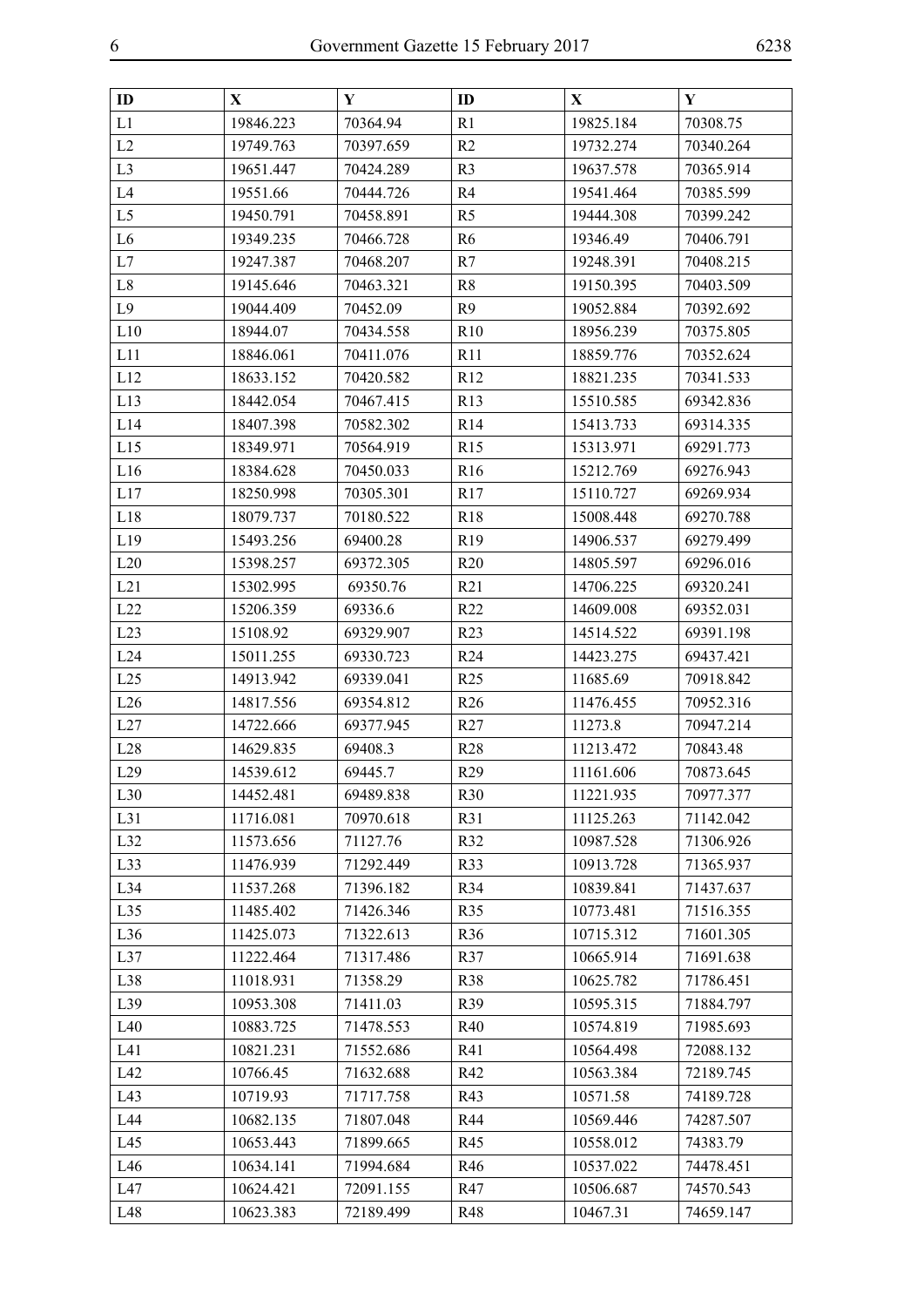| L49             | 10628.393 | 73411.964 | R49             | 10419.284 | 74743.376 |
|-----------------|-----------|-----------|-----------------|-----------|-----------|
| L50             | 10699.211 | 73611.675 | R <sub>50</sub> | 10363.088 | 74822.391 |
| L51             | 10796.748 | 73774.298 | R51             | 10299.286 | 74895.4   |
| L52             | 10901.728 | 73832.429 | R <sub>52</sub> | 10228.513 | 74961.675 |
| L53             | 10872.761 | 73884.742 | R <sub>53</sub> | 10151.477 | 75020.553 |
| L54             | 10798.236 | 73842.974 | R54             | 10068.948 | 75071.447 |
| L55             | 10700.873 | 74017.304 | R <sub>55</sub> | 9981.751  | 75113.847 |
| L <sub>56</sub> | 10631.694 | 74217.563 | R <sub>56</sub> | 9913.752  | 75139.836 |
| L57             | 10629.306 | 74291.597 |                 |           |           |
| L58             | 10617.164 | 74393.835 |                 |           |           |
| L59             | 10594.877 | 74494.351 |                 |           |           |
| L60             | 10562.665 | 74592.139 |                 |           |           |
| L61             | 10520.852 | 74686.224 |                 |           |           |
| L62             | 10469.855 | 74775.663 |                 |           |           |
| L63             | 10410.184 | 74859.565 |                 |           |           |
| L64             | 10342.435 | 74937.091 |                 |           |           |
| L65             | 10267.285 | 75007.465 |                 |           |           |
| L66             | 10185.484 | 75069.986 |                 |           |           |
| L67             | 10097.85  | 75124.027 |                 |           |           |
| L68             | 10005.259 | 75169.05  |                 |           |           |
| L69             | 9933.054  | 75196.646 |                 |           |           |

#### **SCHEDULE III**

From a point (F on sketch-map P2366) at the junction with main roads 44 and 43 on the farm Henties Bay Town Lands generally west-south-westwards across the said farm to a point (G on sketch-map P2366) on the said farm.

#### **SCHEDULE IV**

From a point (H on sketch-map P2366) at the junction with main road 44 on the farm Henties Bay Town Lands generally west-south-westwards across the said farm to a point (I on sketch-map P2366) at the junction with district road 1999 on the said farm.

#### **SCHEDULE V**

From a point (I on sketch-map P2366) at the junction with district road 1994 on the farm Henties Bay Town Lands generally south-eastwards across the said farm to a point (J on sketch-map P2366) at the junction with main road 44 on the said farm.

 $\overline{\phantom{a}}$  , where  $\overline{\phantom{a}}$ 

# **MINISTRY OF FINANCE**

No. 25 2017

WITHDRAWAL OF NOTICES OF DETERMINATION AND SPECIFICATION OF PERCENTAGE OF VALUE OF EACH INSURANCE AND REINSURANCE POLICY TO BE CEDED BY EVERY REGISTERED INSURER AND REINSURER AND OF RATE OF REINSURANCE COMMISSION PAY ABLE TO REGISTERED INSURERS AND REINSURERS: NAMIBIA NATIONAL REINSURANCE CORPORATION ACT, 1998

Under section 39 and section 43(2) of the Namibia National Reinsurance Corporation Act, 1998 (Act No. 22 of 1998), respectively, I withdraw -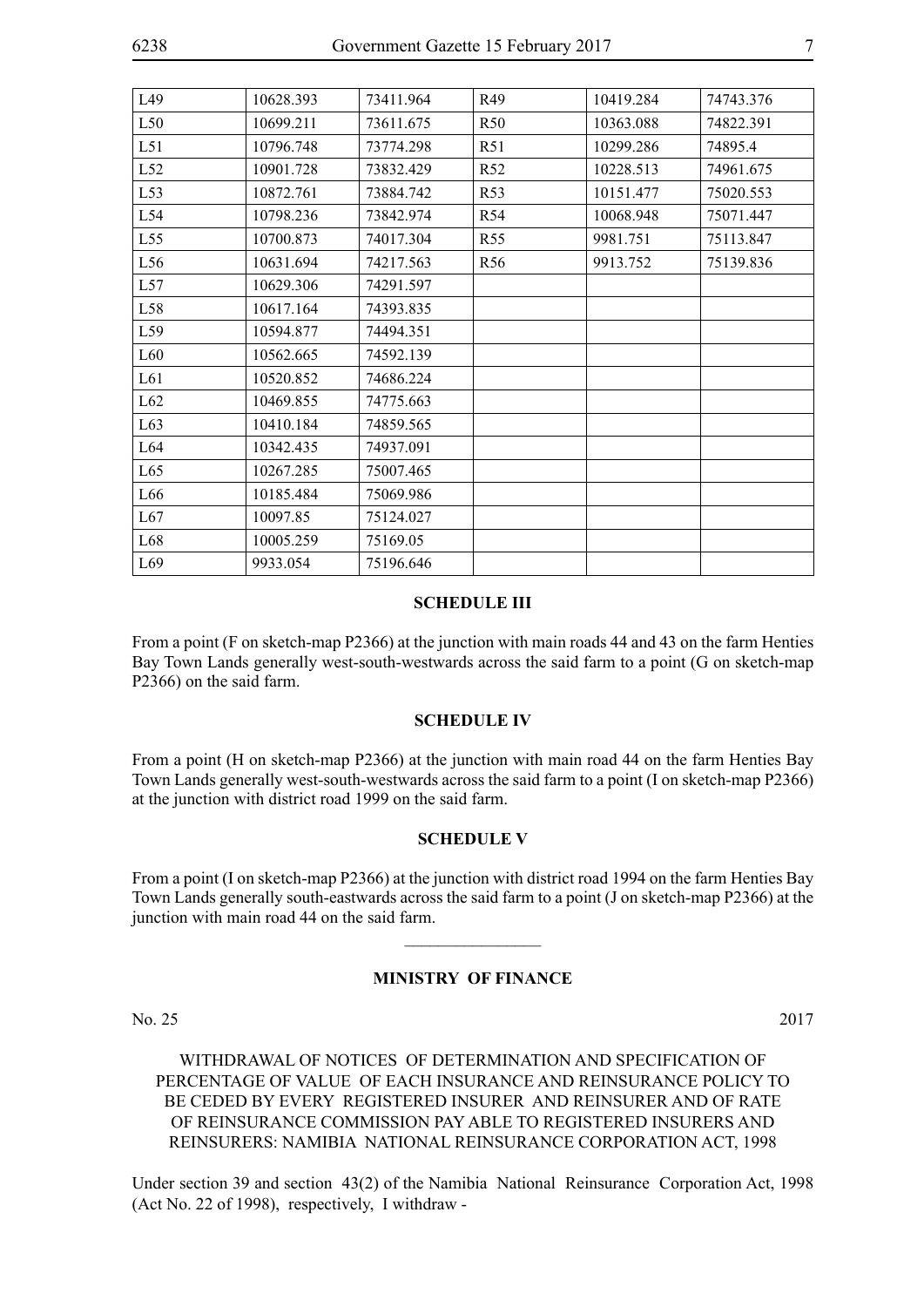(a) Government Notice No. 266 of 1 November 2016; and

(b) Government Notice No. 267 of 1 November 2016.

# **C. Schlettwein MINISTER OF FINANCE** Windhoek, 14 February 2017

# **General Notices**

 $\frac{1}{2}$ 

No. 45 2017

# PERMANENT CLOSURE OF PORTION A OF PORTION 109 OF THE FARM FINKENSTEIN NO. 526, AS STREET

Notice is hereby given in terms of article  $50(3)(a)(ii)$  of the Local Authorities Act, 1992 (Act No. 23 of 1992) that the Municipality of Windhoek proposes to close permanently the undermentioned Street as indicated on the plan Fink st cl which lies for inspection during office hours at the Notice Board.

Objections to the proposed closing are to be served on the Secretary: Townships Board, Private Bag 13289, and the Acting Chief Executive Officer, P.O. Box 59, Windhoek, within 14 days after the appearance of this notice in accordance with Article 50 (3)(a)(iv) of the above Act. The last day for objections is 2 March 2017.

#### **H. RUST WINPLAN TOWN AND REGIONAL PLANNERS ACTING URBAN PLANNER PO BOX 90761 MUNICIPALITY OF WINDHOEK KLEIN WINDHOEK**

No. 46 2017

#### KAPPS FARM TOWN PLANNING AMENDMENT SCHEME NO. 2

 $\frac{1}{2}$ 

Notice is hereby given in terms of Section 3 of the Town Planning Ordinance, 1954 (Ordinance 18 of 1954), as amended, that the Kapps Farm Town Planning Amendment Scheme No. 2, has been submitted to the Minister of Urban and Rural Development for approval.

Copies of the Kapps Farm Town Planning Amendment Scheme No. 2 and the maps, plans, documents and other relevant matters are lying for inspection during office hours at the Municipality of Windhoek and also at the Namibia Planning Advisory Board (NAMPAB), Ministry of Urban and Rural Development, 2nd Floor, Room 234, GRN Office Park, Windhoek.

Any person who wishes to object to the approval of the Town Planning Scheme, should lodge objections in writing to the Secretary, Namibia Planning Advisory Board (NAMPAB), Private Bag 13289, Windhoek on or before 20 March 2017.

 $\overline{\phantom{a}}$  , where  $\overline{\phantom{a}}$ 

**D. D. BEUKES CHAIRMAN NAMIBIA PLANNING ADVISORY BOARD**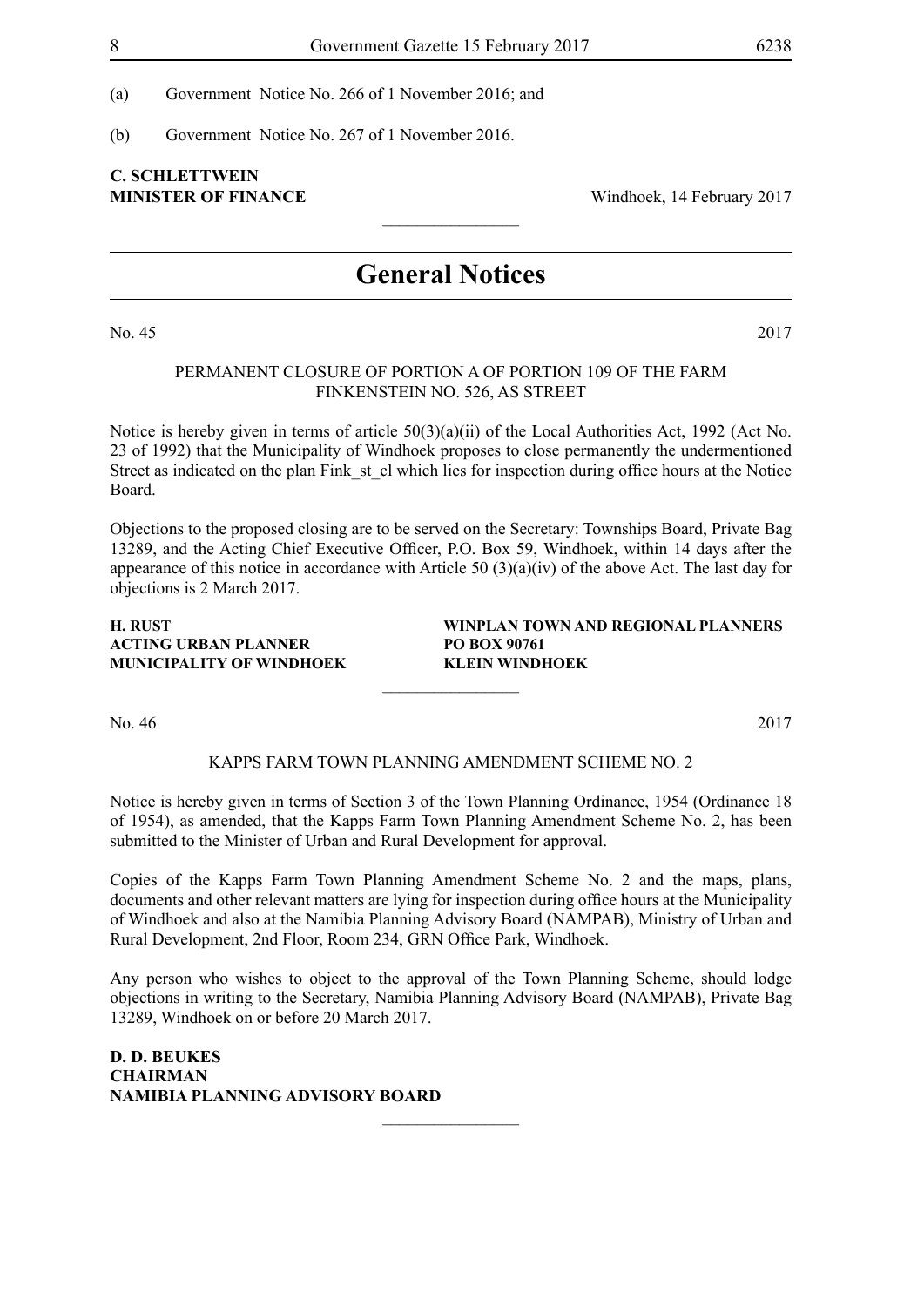No. 47 2017

# HENTIES BAY TOWN PLANNING AMENDMENT SCHEME NO. 14

Notice is hereby given in terms of Section 23 of the Town Planning Ordinance, 1954 (Ordinance 18 of 1954), as amended, that the Henties Bay Town Planning Amendment Scheme No. 14, has been submitted to the Minister of Urban and Rural Development for approval.

Copies of the Henties Bay Town Planning Amendment Scheme No. 14 and the maps, plans, documents and other relevant matters are lying for inspection during office hours at the Municipality of Henties Bay and also at the Namibia Planning Advisory Board (NAMPAB), Ministry of Urban and Rural Development, 2nd Floor, Room 234, GRN Office Park, Windhoek.

Any person who wishes to object to the approval of the Town Planning Scheme, should lodge objections in writing to the Secretary, Namibia Planning Advisory Board (NAMPAB), Private Bag 13289, Windhoek on or before 29 March 2017.D.

## **D. D. BEUKES CHAIRMAN NAMIBIA PLANNING ADVISORY BOARD**

# **Nedloans (Pty) Ltd**

 $\overline{\phantom{a}}$  , where  $\overline{\phantom{a}}$ 

No. 48 2017

# STATEMENT OF UNCLAIMED MICROPLUS PAYMENTS

Nedloans (Pty) Ltd hereby gives notice in terms of Section 93(1) of the Administration of Estates Act, 1965 (Act No. 66 of 1965) of the under mentioned amounts held by Nedloans and /or its agents. These amounts have been unclaimed for more than 5 years and will therefore be transferred to the Guardians Fund of the Master of the High Court 3 months from date of this notice, should the funds remain unclaimed.

For queries kindly contact: 061-2994207

| <b>Surname</b> | <b>Initial</b><br>/Name | <b>ID/Passport Nr</b> | Poly/Account<br>Nr | Amount   | Payment<br>Date | <b>Years</b> in<br>Custody |
|----------------|-------------------------|-----------------------|--------------------|----------|-----------------|----------------------------|
| Gabriel        | P                       | 6809061100994         | 13210455428        | 273.22   | 16/02/2010      | 6                          |
| Nghilundilwa   | <b>HHP</b>              | 76070410378           | 13220304528        | 1418.40  | 12/05/2010      | 6                          |
| Nghilundilwa   | <b>HHP</b>              | 76070410378           | 13220083448        | 564.12   | 17/02/2010      | 6                          |
| Nangolo        | S                       | 63101400945           | 13210263556        | 739.54   | 02/03/2010      | 6                          |
| Hashange       | T                       | 5005251100138         | 13210314444        | 270.68   | 02/03/2010      | 6                          |
| Manyanga       | EK                      | 6007100400697         | 13210333236        | 327.90   | 02/03/2010      | 6                          |
| Kastoor        | <b>SD</b>               | 79121110492           | 13220005881        | 288.00   | 02/03/2010      | 6                          |
| Kastoor        | <b>SD</b>               | 79121110492           | 13210431203        | 384.00   | 08/03/2010      | 6                          |
| Guidao-Oab     | T                       | 79032310062           | 13220082665        | 180.35   | 02/03/2010      | 6                          |
| Taapopi        | <b>TS</b>               | 5604260000395         | 13220077297        | 577.13   | 23/06/2010      | 6                          |
| Nghilundilwa   | S                       | 58082700483           | 13220004613        | 843.94   | 24/02/2011      | 5                          |
| Kaulinge       | KN                      | 6605051101155         | 13210003317        | 2979.27  | 25/03/2011      | 5                          |
| Astofel        | K                       | 5509030004600         | 13210226073        | 429.99   | 25/03/2011      | 5                          |
| Kandjebo       | HP                      | 74102700412           | 13220293453        | 1885.68  | 08/04/2011      | 5                          |
| Albert         | <b>RN</b>               | 80032610537           | 13220173989        | 12177.95 | 06/06/2011      | 5                          |
| Petrus         | <b>FN</b>               | 6412120001621         | 13220362803        | 8641.09  | 06/06/2011      | 5                          |